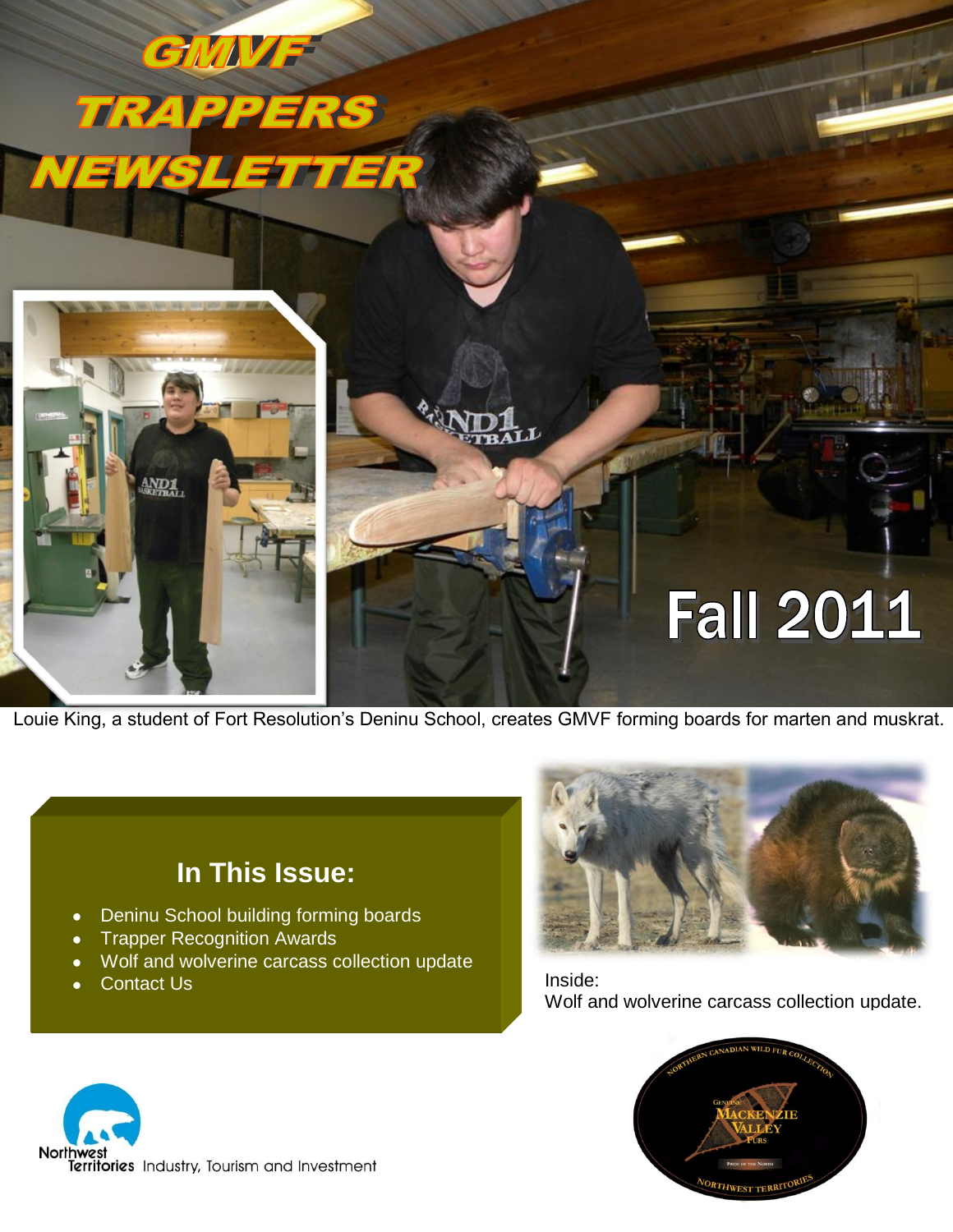## **Deninu School Students Create GMVF Forming Boards**

Students at Fort Resolution's Deninu School are enjoying their woodwork shop. The school has recently upgraded its woodwork shop by making extensive renovations to the facility and also by purchasing some new industrial grade equipment. The school has partnered with the GMVF Program by using their renovated shop and new equipment to build cedar forming boards for muskrat and marten. The finished boards will be given to trappers who attend the annual GMVF Program trapper workshops. The boards will also be used for the new Trapper Recognition plaque seen in the photo at right.



**Brett Mandeville, Top Youth Trapper South Slave 2009/10**



**Muskrat and marten boards being constructed**

Deninu School is very proud of our new shop, which officially opened in March 2010. Besides filling the need to teach our students the construction/repair skills necessary for sustainable living, it has allowed us the opportunity to teach our students potential job skills. And with the demands for qualified trades personnel ever present in the north, it made perfect sense to build and then offer shop class.

With that said, it would not have been possible without the support from groups like the department of Education Culture and Employment, South Slave Divisional Education Council, Brad Mapes (Wesclean), Deninu School staff and Fur Management/Traditional Economy - Industry, Tourism and

Investment (ITI), and it certainly will not be possible to maintain unless we continue to have such support. We thank the above groups and any aid that we receive from others over time. For now, if the present popularity is any indicator, there remains little doubt that the shop at Deninu School will be here for years to come. *Dan Summers – Principal Deninu School*



**Louie King cutting a marten board Lloyd Lafferty branding a muskrat board GMVF logo brand**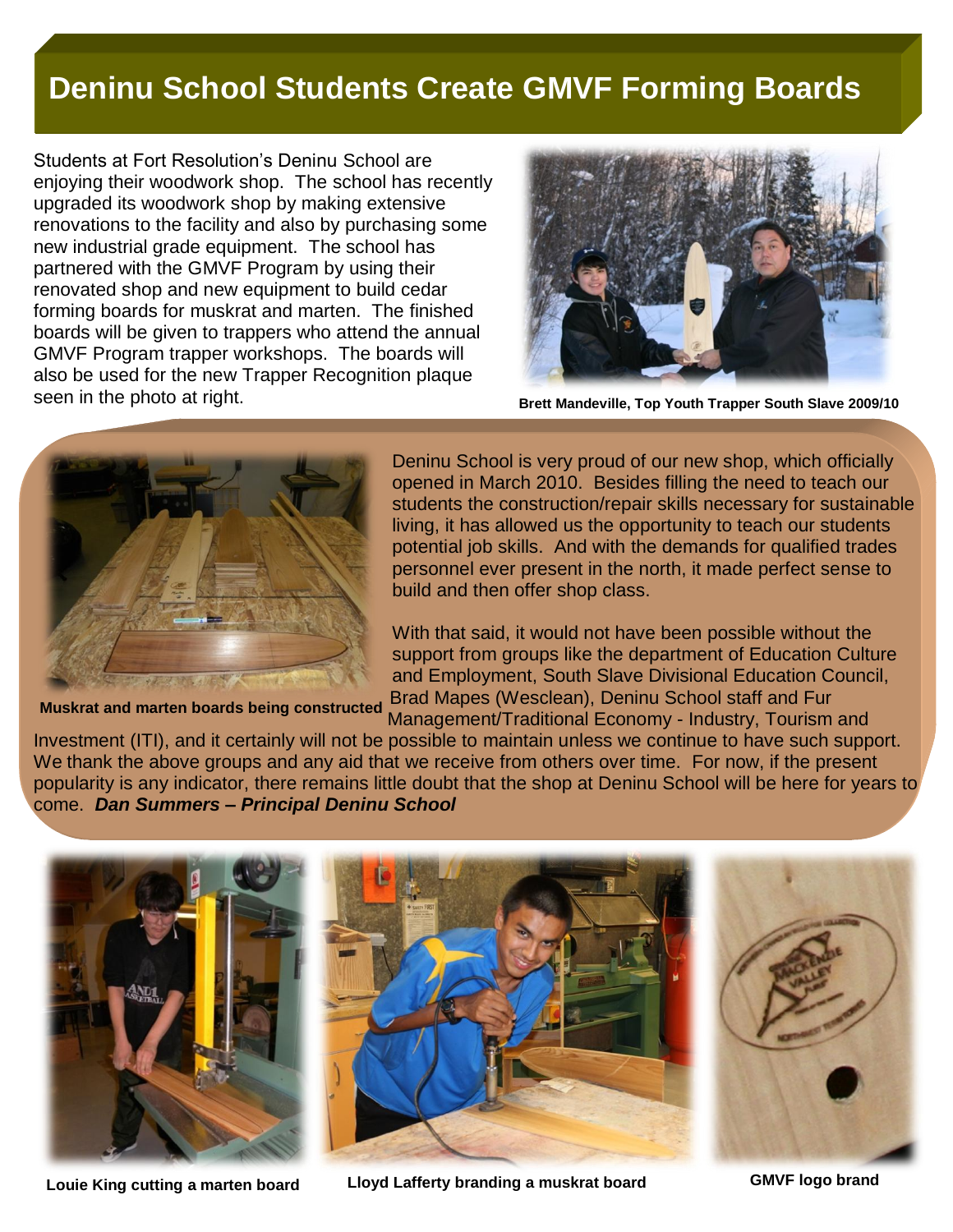# **Trapper Recognition Awards**

Seventeen trappers' across the Northwest Territories (NWT) are being recognized for their achievements on the trap line for the 2010/11 trapping season.

The **Trapper Recognition Award** Initiative is a part of the Genuine Mackenzie Valley Fur (GMVF) Program administered by the Department of Industry, Tourism and Investment (ITI)

in collaboration with the Department of Environment and Natural Resources (ENR).

Trappers' from five NWT regions were awarded in four categories:

- 1. Youth trappers' who sold fur at auction
- 2. Senior trappers' who sold fur at auction
- 3. Highest number of pelts
- 4. Highest dollar values sold

The most productive youth trapper of the five is awarded Youth Trapper NWT.



 **GMVF jacket awarded to trappers** 

Awards include congratulatory letters from the Minister of ITI, along with certificates of recognition, plaques and GMVF jackets. In addition, \$500 cash is awarded to the Youth Trapper NWT and a drum of gas is awarded to any trapper who achieves both highest pelts and highest sales value in one year.

|                |                         |                        | <b>SENIOR</b>           | <b>YOUTH</b>            |
|----------------|-------------------------|------------------------|-------------------------|-------------------------|
| <b>REGION</b>  | <b>HIGHEST SALES \$</b> | <b>HIGHEST # PELTS</b> | <b>ACKNOWLEDGEMENTS</b> | <b>ACKNOWLEDGEMENTS</b> |
| <b>SOUTH</b>   | Devon Beck              | Jerry M. Beaulieu      | <b>Fred Mandeville</b>  | Samuel Rymer            |
| <b>SLAVE</b>   | (Fort Resolution)       | (Fort Resolution)      | (Hay River)             | (Fort Resolution)       |
| <b>NORTH</b>   | Jimmy Pierre Mantla     | Leon Ekendia           | Henri Apples            | Artie Les Franki        |
| <b>SLAVE</b>   | (Behchoko)              | (Behchoko)             | (Behchoko))             | (Behchoko)              |
|                | Robert Kochon           | Robert Kochon          | Leon Modeste            | <b>Branden Orlias</b>   |
| <b>SAHTU</b>   | (Colville Lake)         | (Colville Lake)        | (Deline)                | (Colville Lake)         |
|                | <b>Charlie Tale</b>     | <b>Charlie Tale</b>    | <b>Frances Nahanni</b>  | <b>Eric Harry Moses</b> |
| <b>DEH CHO</b> | (Wrigley)               | (Wrigley)              | (Fort Simpson)          | (Fort Simpson)          |
|                | James B. Firth          | James B. Firth         | Sam (Inglangasuk)       | <b>Marilyn Maring</b>   |
| <b>INUVIK</b>  | (Inuvik)                | (Inuvik)               | Lennie (Inuvik)         | (Inuvik) NWT            |
| <b>NWT</b>     |                         |                        |                         | <b>Marilyn Maring</b>   |
|                |                         |                        |                         | (Inuvik)                |

### *The chart below lists the recipients for 2010/11 Trapper Recognition Awards*